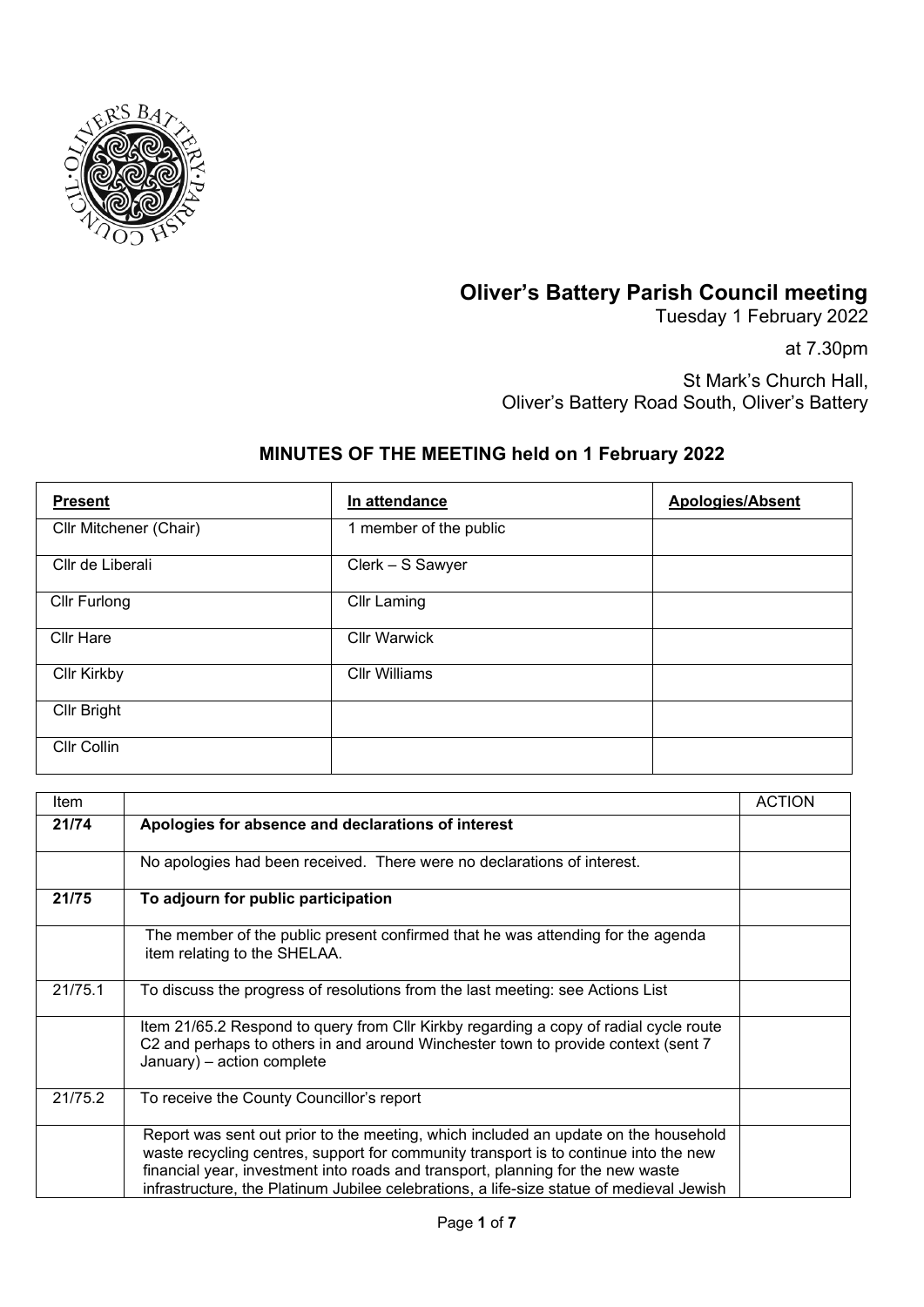|         | resident Licoricia to be unveiled and consultation on school transport which has just<br>gone live.                                                                                                                                                                                                                                                                                                                                                                                                                                                                                                                                                                                       |                                  |
|---------|-------------------------------------------------------------------------------------------------------------------------------------------------------------------------------------------------------------------------------------------------------------------------------------------------------------------------------------------------------------------------------------------------------------------------------------------------------------------------------------------------------------------------------------------------------------------------------------------------------------------------------------------------------------------------------------------|----------------------------------|
| 21/75.3 | To receive the District Councillor's report                                                                                                                                                                                                                                                                                                                                                                                                                                                                                                                                                                                                                                               |                                  |
|         | Report was sent out prior to the meeting, which included the City Council having<br>approved plans to identify and secure a development partner to help deliver its vision<br>for the Central Winchester Regeneration area, links to the SHELAA and suggesting<br>parish council work with residents to formulate a response that has the views of as<br>many residents as possible, an update on M3 Junctions 9 to 14, the Mayor's<br>Community Awards 2022, Southern Rail operating on a consolidated timetable from 17<br>January, a call to nominate local businesses for #LoveLocalDay on 14 February and<br>the last call for street closures for the Platinum Jubilee is 11 March. |                                  |
| 21/76   | To approve the Minutes of the meeting held on 11 January 2022                                                                                                                                                                                                                                                                                                                                                                                                                                                                                                                                                                                                                             |                                  |
|         | RESOLVED - Agreed as a true copy                                                                                                                                                                                                                                                                                                                                                                                                                                                                                                                                                                                                                                                          |                                  |
| 21/77   | Planning                                                                                                                                                                                                                                                                                                                                                                                                                                                                                                                                                                                                                                                                                  |                                  |
| 21/77.1 | To discuss the progress of resolutions from the last meeting: see Actions List                                                                                                                                                                                                                                                                                                                                                                                                                                                                                                                                                                                                            |                                  |
|         | Item 21/67.1 Identify some details that correspond to Cllr Gordon-Smith's approach<br>for example identify any parts of the Village Design Statement that are consistently<br>ignored by WCC planners, any Council objections that are consistently turned down<br>by WCC planners etc - still outstanding, carry forward                                                                                                                                                                                                                                                                                                                                                                 | <b>Cllr Furlong</b>              |
|         | Item 21/67.2 Object to South View Park Homes Section 191 Application for a Lawful<br>Development Certificate (21/03094/LDC) - included within Planning report                                                                                                                                                                                                                                                                                                                                                                                                                                                                                                                             |                                  |
|         | Item 21/67.2 Object to 2 Sunnydown Road (21/02857/HOU) application and request<br>that the proposal is amended to remove the proposed pitched roof over the garage to<br>maintain the view from 64 Old Kennels Lane in accordance with the Village Design<br>Statement guidelines - action complete                                                                                                                                                                                                                                                                                                                                                                                       |                                  |
|         | Item 21/67.3 Prepare an interim paper for review how the Council will respond to the<br>WCC consultation on update to the SHELAA at the February meeting - agenda item                                                                                                                                                                                                                                                                                                                                                                                                                                                                                                                    |                                  |
|         | Item 21/67.3 Prepare flyer to be posted on to the noticeboards, website and Facebook<br>page, prepare a draft for circulation to councillors - agenda item                                                                                                                                                                                                                                                                                                                                                                                                                                                                                                                                |                                  |
|         | Item 21/67.3 Provide text for GDPR-compliant invitation for the flyer for residents to<br>join contacts list for the SHELAA and general Council communications - action<br>complete                                                                                                                                                                                                                                                                                                                                                                                                                                                                                                       |                                  |
|         | Item 21/67.3 Bring to February meeting a proposal for a Council banner to increase<br>community involvement by advertising the Council meeting monthly etc – action<br>complete, agenda item                                                                                                                                                                                                                                                                                                                                                                                                                                                                                              |                                  |
| 21/77.2 | To consider planning report from Councillor Furlong and agree actions                                                                                                                                                                                                                                                                                                                                                                                                                                                                                                                                                                                                                     |                                  |
|         | Report was sent out prior to the meeting. One new application:                                                                                                                                                                                                                                                                                                                                                                                                                                                                                                                                                                                                                            |                                  |
|         | 93 - 95 Oliver's Battery Road South (21/03207/FUL) Demolition of existing<br>commercial buildings and garages and the erection of 6 No new dwellings with car<br>parking and use of existing access from Oliver's Battery Road South along with<br>erection of a new block of 8 No Commercial Garages (Alternative scheme to Planning<br>Consent ref 19/02852/FUL). RESOLVED to comment that this application represents<br>a better solution than the previous one.                                                                                                                                                                                                                      | Cllr<br>Furlong/<br><b>Clerk</b> |
|         | Update on applications previously discussed<br>South View Park Homes (21/03094/LDC) Section 191 Application for a Lawful                                                                                                                                                                                                                                                                                                                                                                                                                                                                                                                                                                  |                                  |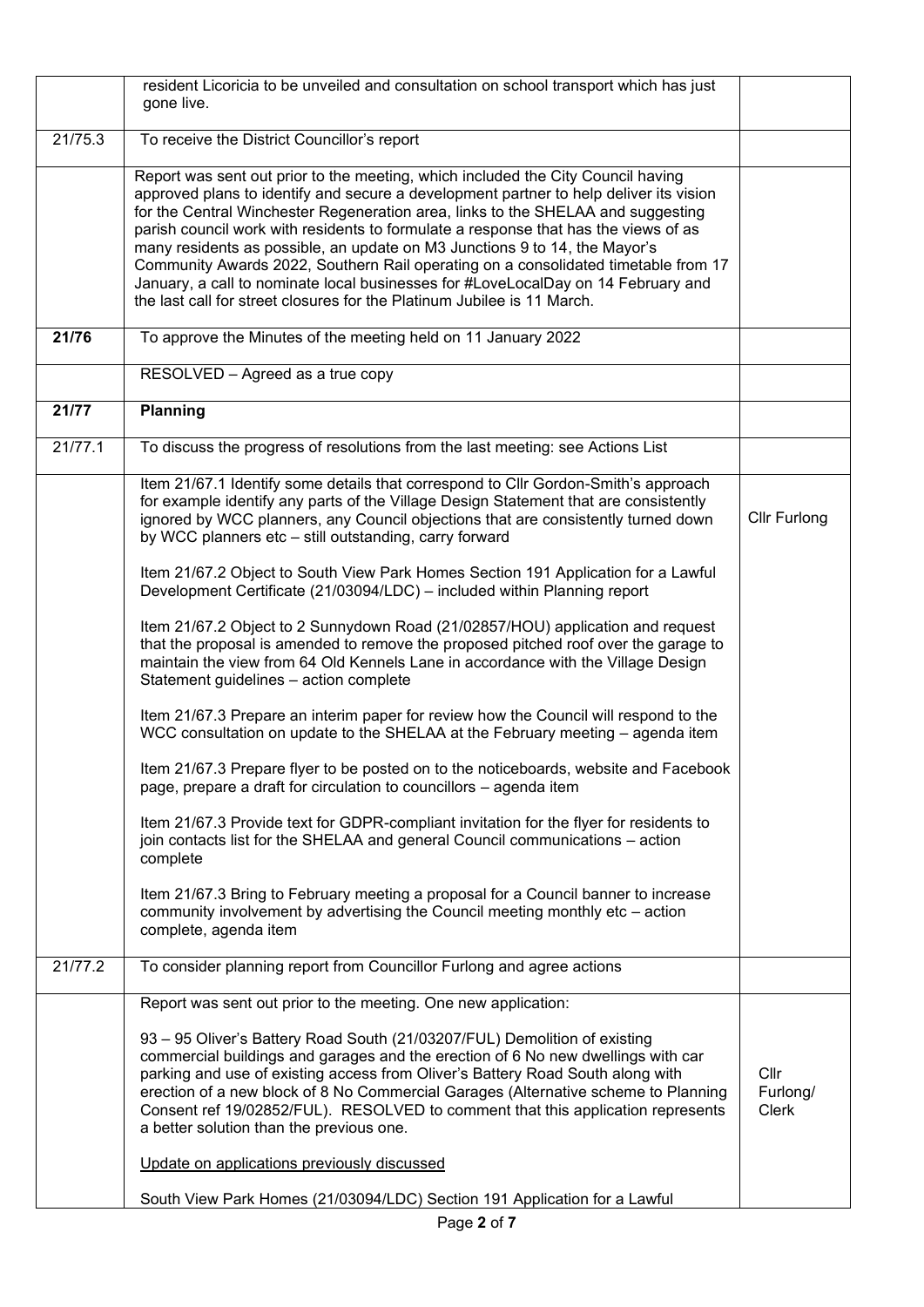|         | Development Certificate of an Existing Use or Development (CLEUD) for the Use of<br>the Land as 'Ancillary Recreation Land and Storage to the Caravan Site'. Discussed<br>at the January meeting and resolved to submit an objection. Since that meeting a<br>formal notice was received from WCC Planning requesting public comments before 9<br>February, but the WCC website showed the application was permitted on 21 January<br>and the Clerk had submitted a strong complaint about the timings. Cllr Laming will<br>also make a complaint. RESOLVED that Cllr Furlong will draft the objection the<br>Council was going to send anyway and ask what challenge can be made against the<br>decision as WCC did not follow its own process. Namely, WCC did not give the<br>Council the opportunity to supply any evidence or information that disputes that<br>supplied by the applicant, in accordance with their Explanatory Guide.<br>5 Oliver's Battery Gardens (21/02930/DIC) Discharge of conditions 2, 3, 4, 5, 6, 7 and<br>8 of planning application 18/02699/FUL. Permitted 6 January.<br>17 Sunnydown Road (21/02877/HOU) Single storey rear extension and elevational<br>alternations. Permitted 25 January. | <b>Cllr Laming</b><br>Cllr Furlong/<br>Clerk |
|---------|-------------------------------------------------------------------------------------------------------------------------------------------------------------------------------------------------------------------------------------------------------------------------------------------------------------------------------------------------------------------------------------------------------------------------------------------------------------------------------------------------------------------------------------------------------------------------------------------------------------------------------------------------------------------------------------------------------------------------------------------------------------------------------------------------------------------------------------------------------------------------------------------------------------------------------------------------------------------------------------------------------------------------------------------------------------------------------------------------------------------------------------------------------------------------------------------------------------------------------|----------------------------------------------|
|         | 2 Sunnydown Road (21/02857/HOU) Extension on the bedroom side of the house to<br>increase the space of the current bedrooms and provide new spaces inside, addition<br>of a porch on the front of the house and conversion of the existing flat roof of the<br>garage into a sloped roof. At the January meeting the Council resolved to object and<br>request that the proposal is amended to remove the proposed pitched roof over the<br>garage to maintain the view from 64 Old Kennels Lane in accordance with the Village<br>Design Statement guidelines. Application still current as at 30 January.                                                                                                                                                                                                                                                                                                                                                                                                                                                                                                                                                                                                                   |                                              |
|         | 1 Lisle Close (21/02828/HOU) First floor extension over existing single storey lounge<br>to provide sitting room, addition of small flat roof porch canopy to front door,<br>replacement of existing pitched finishes with artificial slate, part rendering to walls.<br>Application permitted 20 January.                                                                                                                                                                                                                                                                                                                                                                                                                                                                                                                                                                                                                                                                                                                                                                                                                                                                                                                    |                                              |
|         | Mast, Badger Farm Road (21/02460/FUL) Removal of 1 No existing 12.5m monopole<br>and 1 No equipment cabinet to be replaced with 1 No new 18m monopole<br>accommodating new antennae and wrap-around cabinet with 2 No additional cabinets<br>and associated ancillary works thereto. Objection submitted on behalf of the Council<br>following discussion at its November meeting. Planning Officer not decided on his<br>recommendation and not able to advise on committee dates. Application still current<br>and 7 public objections including the Council's.                                                                                                                                                                                                                                                                                                                                                                                                                                                                                                                                                                                                                                                             |                                              |
|         | Enforcement                                                                                                                                                                                                                                                                                                                                                                                                                                                                                                                                                                                                                                                                                                                                                                                                                                                                                                                                                                                                                                                                                                                                                                                                                   |                                              |
|         | 13 Treble Close (21/00282/BCOND), variations to approved plans and movement of<br>development – case had been previously recommended for closure as no breach of<br>planning control but still showing as live, although WCC are no longer reporting the<br>latest inspection date or notes.                                                                                                                                                                                                                                                                                                                                                                                                                                                                                                                                                                                                                                                                                                                                                                                                                                                                                                                                  |                                              |
| 21/77.3 | To consider report from Cllr Furlong on how the Council will respond to WCC<br>consultation on update to the Strategic Housing & Employment Land Availability<br>Assessment (SHELAA)                                                                                                                                                                                                                                                                                                                                                                                                                                                                                                                                                                                                                                                                                                                                                                                                                                                                                                                                                                                                                                          |                                              |
|         | Three documents had been circulated in advance of the meeting giving a list of the<br>proposed SHELAA sites with the impact on Oliver's Battery and its local environment,<br>plus some general comments applicable to all SHELAA proposed sites, to form the<br>basis of a discussion with WCC Planning; and drafts for the noticeboard, flyer and<br>website. It was noted that the Strategic Planning Manager had asked Councils to use<br>their local knowledge and try to rank sites at a very high level. This would help<br>establish if any sites may have some potential, perhaps with caveats, as well as being<br>clear why sites are unsuitable. Cllr Laming confirmed that WCC are expecting parish<br>councils to respond on which sites they would accept. The importance of providing<br>some context, perhaps as principles, was agreed. The proposed engagement was an<br>opportunity to determine what would benefit Oliver's Battery and the consultation with<br>residents should help facilitate this. A drop-in session was proposed as well as flyer,<br>notices etc. RESOLVED Cllr Furlong to prepare new drafts for the flyer, notice and                                                           | <b>Clirs Furlong</b>                         |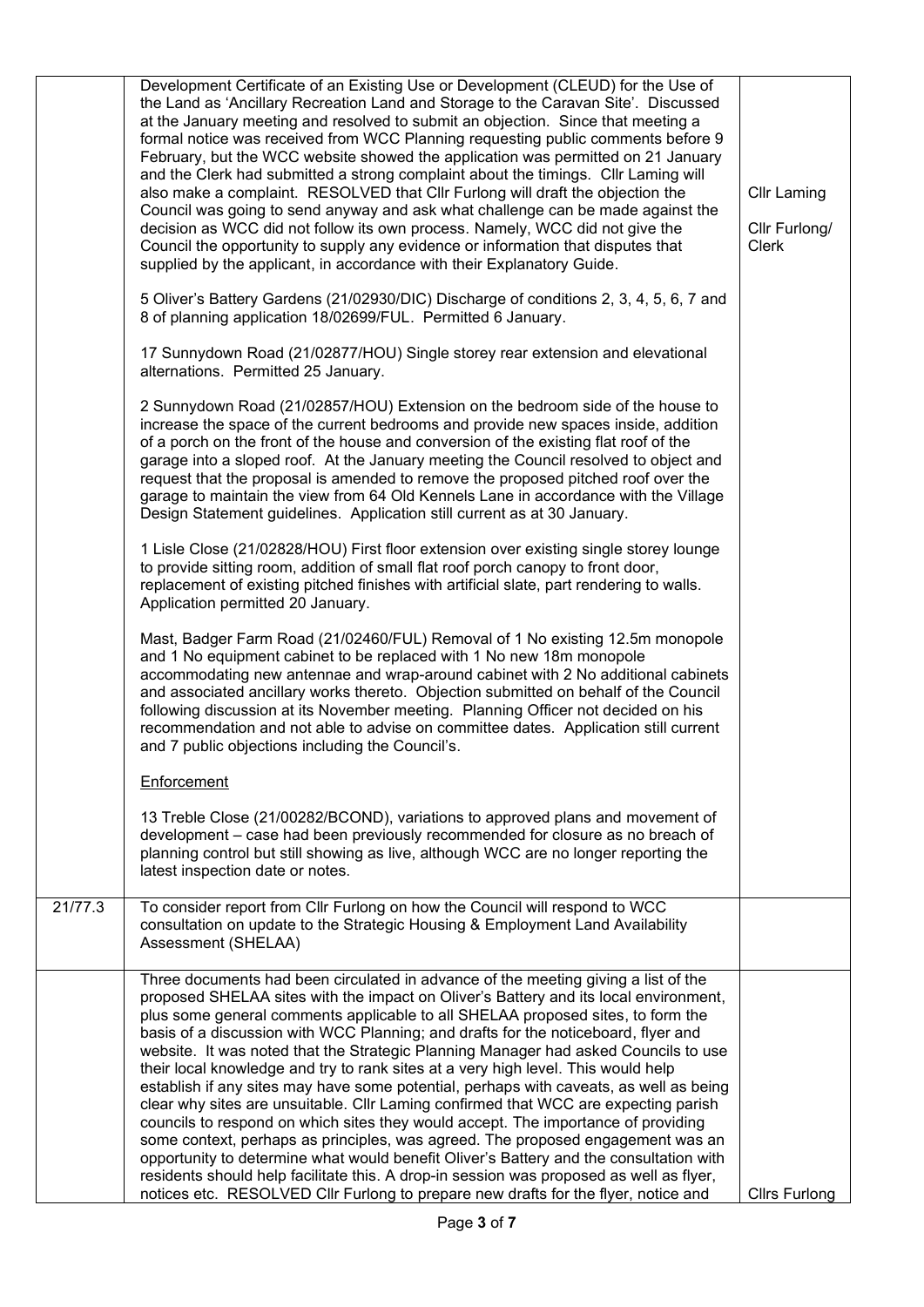|         | coming forward.                                                                                                                                                                                                                                                                                                                                                                                                                                 |                                           |                                  |                     | social media for agreement with CIIr Kirkby prior to sharing with other CIIrs. The Clerk<br>had confirmed that a GDPR statement would need to be included for new contacts |       |                 |                     | & Kirkby |
|---------|-------------------------------------------------------------------------------------------------------------------------------------------------------------------------------------------------------------------------------------------------------------------------------------------------------------------------------------------------------------------------------------------------------------------------------------------------|-------------------------------------------|----------------------------------|---------------------|----------------------------------------------------------------------------------------------------------------------------------------------------------------------------|-------|-----------------|---------------------|----------|
| 21/78   | <b>Finance and Council matters</b>                                                                                                                                                                                                                                                                                                                                                                                                              |                                           |                                  |                     |                                                                                                                                                                            |       |                 |                     |          |
| 21/78.1 | To discuss the progress of resolutions from the last meeting: see Actions List                                                                                                                                                                                                                                                                                                                                                                  |                                           |                                  |                     |                                                                                                                                                                            |       |                 |                     |          |
|         | Item 21/68.4 Book the hall for the Annual Parish Meeting and contact the new<br>Winchester Hospice to see if they are still interested in being the speaker at the<br>meeting - action complete, speaker has confirmed they will attend and they will<br>require a projector and screen.<br>Item 21/68.5 Hold a meeting with some members of the Events Group so that Cllr<br>Bright can bring a proposal to the next meeting - action complete |                                           |                                  |                     |                                                                                                                                                                            |       |                 |                     |          |
| 21/78.2 | bank balance                                                                                                                                                                                                                                                                                                                                                                                                                                    |                                           |                                  |                     | To accept payments for January and agree the January bank transactions with the                                                                                            |       |                 |                     |          |
|         |                                                                                                                                                                                                                                                                                                                                                                                                                                                 |                                           |                                  |                     | RESOLVED to approve payments and bank reconciliations.                                                                                                                     |       |                 |                     |          |
|         |                                                                                                                                                                                                                                                                                                                                                                                                                                                 |                                           |                                  |                     | Pay ments/Receipts List and Bank Reconcilation for February 2022 Meeting                                                                                                   |       |                 |                     |          |
|         | <b>PAYMENTS</b>                                                                                                                                                                                                                                                                                                                                                                                                                                 |                                           |                                  |                     |                                                                                                                                                                            |       |                 |                     |          |
|         | Invoice Date                                                                                                                                                                                                                                                                                                                                                                                                                                    |                                           | Supplier                         |                     | Details                                                                                                                                                                    |       | Gross           |                     |          |
|         | 13-Jan-22                                                                                                                                                                                                                                                                                                                                                                                                                                       | S Sawyer                                  |                                  | Jan                 |                                                                                                                                                                            |       | 677.10          |                     |          |
|         | 13-Jan-22<br>11-Jan-22                                                                                                                                                                                                                                                                                                                                                                                                                          | Hampshire Pension<br><b>IDMobile</b>      |                                  | Jan                 |                                                                                                                                                                            |       | 184.15<br>10.63 |                     |          |
|         |                                                                                                                                                                                                                                                                                                                                                                                                                                                 |                                           |                                  | Mobile phone        |                                                                                                                                                                            |       | 871.88          |                     |          |
|         |                                                                                                                                                                                                                                                                                                                                                                                                                                                 | Unpaid - for approval at February meeting |                                  |                     |                                                                                                                                                                            |       |                 |                     |          |
|         | 05-Jan-22                                                                                                                                                                                                                                                                                                                                                                                                                                       | Green Smile                               |                                  | Grounds maintenance |                                                                                                                                                                            |       | 451.50          |                     |          |
|         | 19-Jan-22                                                                                                                                                                                                                                                                                                                                                                                                                                       | Green Smile                               |                                  |                     | Clear brambles at Rec and Battery                                                                                                                                          |       | 720.00          |                     |          |
|         |                                                                                                                                                                                                                                                                                                                                                                                                                                                 |                                           |                                  |                     |                                                                                                                                                                            |       |                 |                     |          |
|         |                                                                                                                                                                                                                                                                                                                                                                                                                                                 |                                           |                                  |                     |                                                                                                                                                                            |       |                 |                     |          |
|         |                                                                                                                                                                                                                                                                                                                                                                                                                                                 |                                           |                                  |                     |                                                                                                                                                                            |       |                 |                     |          |
|         |                                                                                                                                                                                                                                                                                                                                                                                                                                                 |                                           |                                  |                     |                                                                                                                                                                            |       |                 | 1,171.50 To be paid |          |
|         | Bank balance as at 31 December £29,370.46                                                                                                                                                                                                                                                                                                                                                                                                       |                                           |                                  |                     |                                                                                                                                                                            |       |                 |                     |          |
|         |                                                                                                                                                                                                                                                                                                                                                                                                                                                 |                                           |                                  |                     |                                                                                                                                                                            |       |                 |                     |          |
|         | Plus receipts                                                                                                                                                                                                                                                                                                                                                                                                                                   |                                           |                                  |                     |                                                                                                                                                                            |       |                 |                     |          |
|         |                                                                                                                                                                                                                                                                                                                                                                                                                                                 |                                           |                                  |                     | £29,370.46                                                                                                                                                                 |       |                 |                     |          |
|         |                                                                                                                                                                                                                                                                                                                                                                                                                                                 | Less payments January                     |                                  |                     | 871.88                                                                                                                                                                     |       |                 |                     |          |
|         |                                                                                                                                                                                                                                                                                                                                                                                                                                                 |                                           | Less payments from January sheet |                     | 743.65                                                                                                                                                                     |       |                 |                     |          |
|         |                                                                                                                                                                                                                                                                                                                                                                                                                                                 |                                           |                                  |                     | 27,754.93                                                                                                                                                                  |       |                 |                     |          |
|         |                                                                                                                                                                                                                                                                                                                                                                                                                                                 |                                           |                                  |                     |                                                                                                                                                                            |       |                 |                     |          |
|         |                                                                                                                                                                                                                                                                                                                                                                                                                                                 |                                           | Bank balance as at 31 January    |                     | £27,754.93                                                                                                                                                                 |       |                 |                     |          |
|         | Payments still to be made<br>1,171.50                                                                                                                                                                                                                                                                                                                                                                                                           |                                           |                                  |                     |                                                                                                                                                                            |       |                 |                     |          |
| 21/78.3 |                                                                                                                                                                                                                                                                                                                                                                                                                                                 |                                           |                                  |                     | To consider proposals from Cllr Bright for Events in 2022                                                                                                                  |       |                 |                     |          |
|         | A report had been circulated in advance of the meeting, including a summary of<br>proposed events and an estimate of funding required. Clerk to check the £500 and<br>£150 grants from WCC and BF&OBCRA respectively are still available in reserves.                                                                                                                                                                                           |                                           |                                  |                     |                                                                                                                                                                            | Clerk |                 |                     |          |
| 21/78.4 |                                                                                                                                                                                                                                                                                                                                                                                                                                                 | community involvement                     |                                  |                     | To consider proposals from Cllr Hare for a Parish Council banner to increase                                                                                               |       |                 |                     |          |
|         | A report had been circulated in advance of the meeting proposing to purchase a<br>banner for the new sign board that will help increase awareness of the Parish Council<br>and its meetings. RESOLVED to accept the recommendations of the report which                                                                                                                                                                                         |                                           |                                  |                     |                                                                                                                                                                            |       | Cllr Hare/      |                     |          |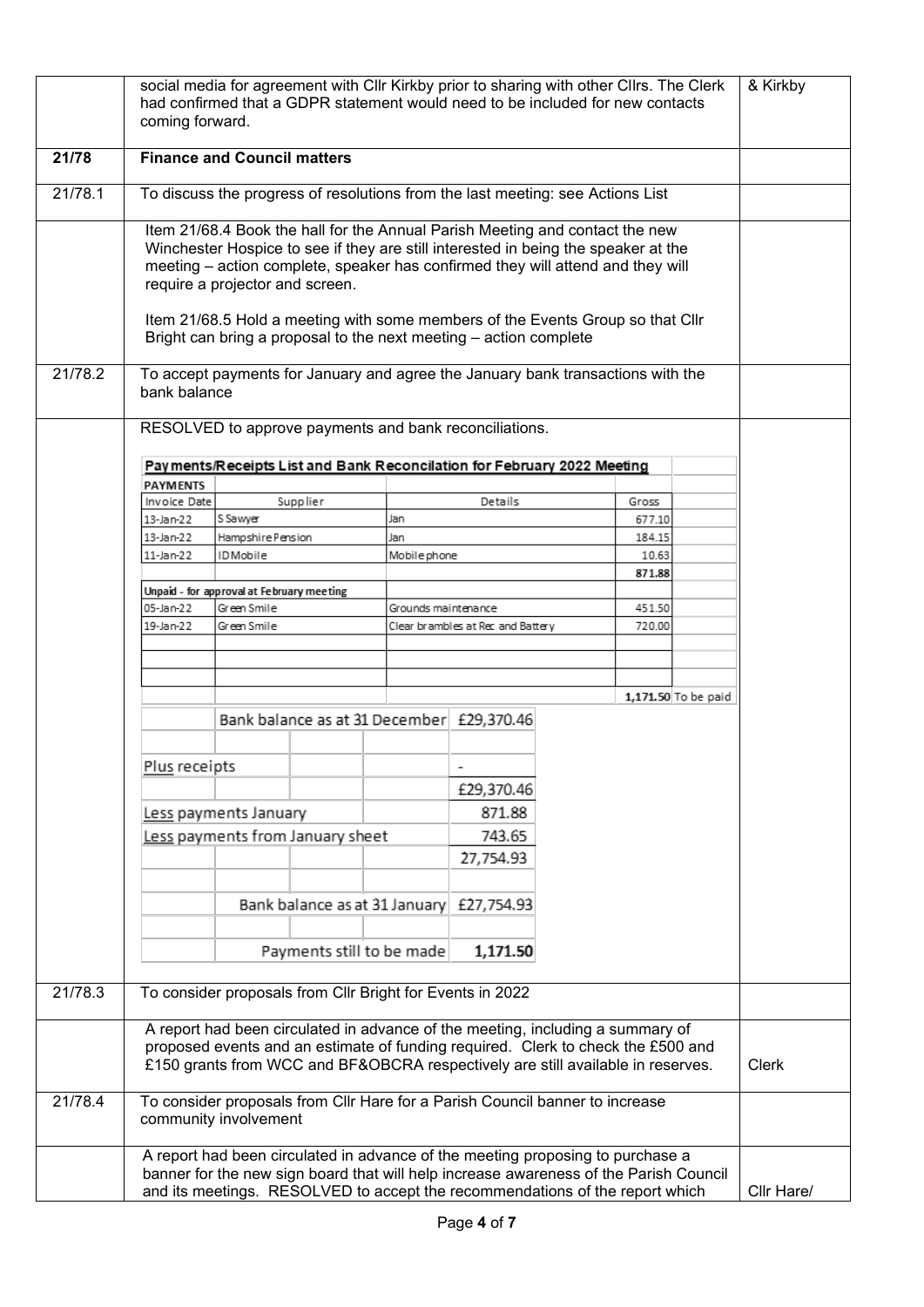|         | are to purchase a banner at the approximate cost of £52.78 plus VAT. Cllr Hare to<br>finalise design so banner can be purchased.                                                                                                                                                                                                                                                                                                                                                                                                                                                                                                                                                                                                                    |                     |  |  |  |  |
|---------|-----------------------------------------------------------------------------------------------------------------------------------------------------------------------------------------------------------------------------------------------------------------------------------------------------------------------------------------------------------------------------------------------------------------------------------------------------------------------------------------------------------------------------------------------------------------------------------------------------------------------------------------------------------------------------------------------------------------------------------------------------|---------------------|--|--|--|--|
| 21/79   | <b>Parish Plan</b>                                                                                                                                                                                                                                                                                                                                                                                                                                                                                                                                                                                                                                                                                                                                  |                     |  |  |  |  |
| 21/79.1 | To discuss the progress of resolutions from the last meeting: see Actions List                                                                                                                                                                                                                                                                                                                                                                                                                                                                                                                                                                                                                                                                      |                     |  |  |  |  |
|         | Item 21/69.2 Canvass views on newsletter versus magazine and put forward<br>proposals on the outcome and whether to purchase a desktop publisher - action<br>complete (agenda item)                                                                                                                                                                                                                                                                                                                                                                                                                                                                                                                                                                 |                     |  |  |  |  |
| 21/79.2 | To consider report from Cllr Hare on newsletters and the parish magazine                                                                                                                                                                                                                                                                                                                                                                                                                                                                                                                                                                                                                                                                            |                     |  |  |  |  |
|         | A report had been circulated in advance of the meeting outlining the relative expense<br>of the OBServer and a bi-monthly A5 newsletter, following a trial of a black and white<br>A4 newsletter. By increasing the frequency to bi-monthly the Council can be more<br>proactive. Desktop Publishing systems were looked at but it was proposed to<br>maintain a very simple format for the time being and not purchase software.<br>RESOLVED to produce a bi-monthly newsletter in colour A5 format of 8 pages<br>initially, rising to 12 if advertising can be found. Next issue is due at the end of<br>February and dates thereafter will be fixed. It was noted that the BF&OBCRA<br>publication is reducing from four issues a year to three. |                     |  |  |  |  |
| 21/80   | <b>Communications</b>                                                                                                                                                                                                                                                                                                                                                                                                                                                                                                                                                                                                                                                                                                                               |                     |  |  |  |  |
| 21/80.1 | To discuss the progress of resolutions from the last meeting: see Actions List                                                                                                                                                                                                                                                                                                                                                                                                                                                                                                                                                                                                                                                                      |                     |  |  |  |  |
|         | Item 21/70.2 Circulate report on policy and usage guide for the community signs -<br>action complete. ACTION Clerk to upload to website                                                                                                                                                                                                                                                                                                                                                                                                                                                                                                                                                                                                             | <b>Clerk</b>        |  |  |  |  |
| 21/81   | Recreation Ground, Wildlife Conservation Area and the Battery                                                                                                                                                                                                                                                                                                                                                                                                                                                                                                                                                                                                                                                                                       |                     |  |  |  |  |
| 21/81.1 | To discuss the progress of resolutions from the last meeting: see Actions List                                                                                                                                                                                                                                                                                                                                                                                                                                                                                                                                                                                                                                                                      |                     |  |  |  |  |
|         | Item 21/71.1 Finalise text for Rec narrative on the website for publication after<br>agreement - omit action                                                                                                                                                                                                                                                                                                                                                                                                                                                                                                                                                                                                                                        |                     |  |  |  |  |
|         | Item 21/71.1 Investigate available and relevant grants for raising the money for the<br>previous work that was quoted for highlighting the perimeter track - Cllr de Liberali<br>has booked a 30-minute session with WCC to discuss grant availability                                                                                                                                                                                                                                                                                                                                                                                                                                                                                              | Cllr de<br>Liberali |  |  |  |  |
|         | Item 21/71.3 Request written report on inspection tasks from Cllr Collin - action<br>complete                                                                                                                                                                                                                                                                                                                                                                                                                                                                                                                                                                                                                                                       |                     |  |  |  |  |
| 21/81.2 | To consider report from Cllr Collin based on Groundsman's weekly reports and agree<br>actions                                                                                                                                                                                                                                                                                                                                                                                                                                                                                                                                                                                                                                                       |                     |  |  |  |  |
|         | The groundsman's report for January showed no issues                                                                                                                                                                                                                                                                                                                                                                                                                                                                                                                                                                                                                                                                                                |                     |  |  |  |  |
| 21/81.3 | To receive reports on routine and ad-hoc tasks that have been completed (Standing<br>Item)                                                                                                                                                                                                                                                                                                                                                                                                                                                                                                                                                                                                                                                          |                     |  |  |  |  |
|         | Last inspection 14 January but minute 21/81.5 refers to work which includes<br>tightening bolts                                                                                                                                                                                                                                                                                                                                                                                                                                                                                                                                                                                                                                                     |                     |  |  |  |  |
| 21/81.4 | To consider tenders for the groundsman contract                                                                                                                                                                                                                                                                                                                                                                                                                                                                                                                                                                                                                                                                                                     |                     |  |  |  |  |
|         | A report had been circulated in advance of the meeting giving the results of the three<br>tenders that had been received plus references for the lowest tenderer. RESOLVED<br>to accept the recommendations of the report which are that the Clerk will request<br>evidence of £10m public liability insurance from the lowest tenderer and when this is<br>received, to accept the tender from Grass and Grounds in the amount of £5,292 per<br>annum excluding VAT, for years 2022 and 2023. Clerk also to enquire where the<br>costs marked 'INC' on the schedule are actually included so that any extras to the                                                                                                                                | <b>Clerk</b>        |  |  |  |  |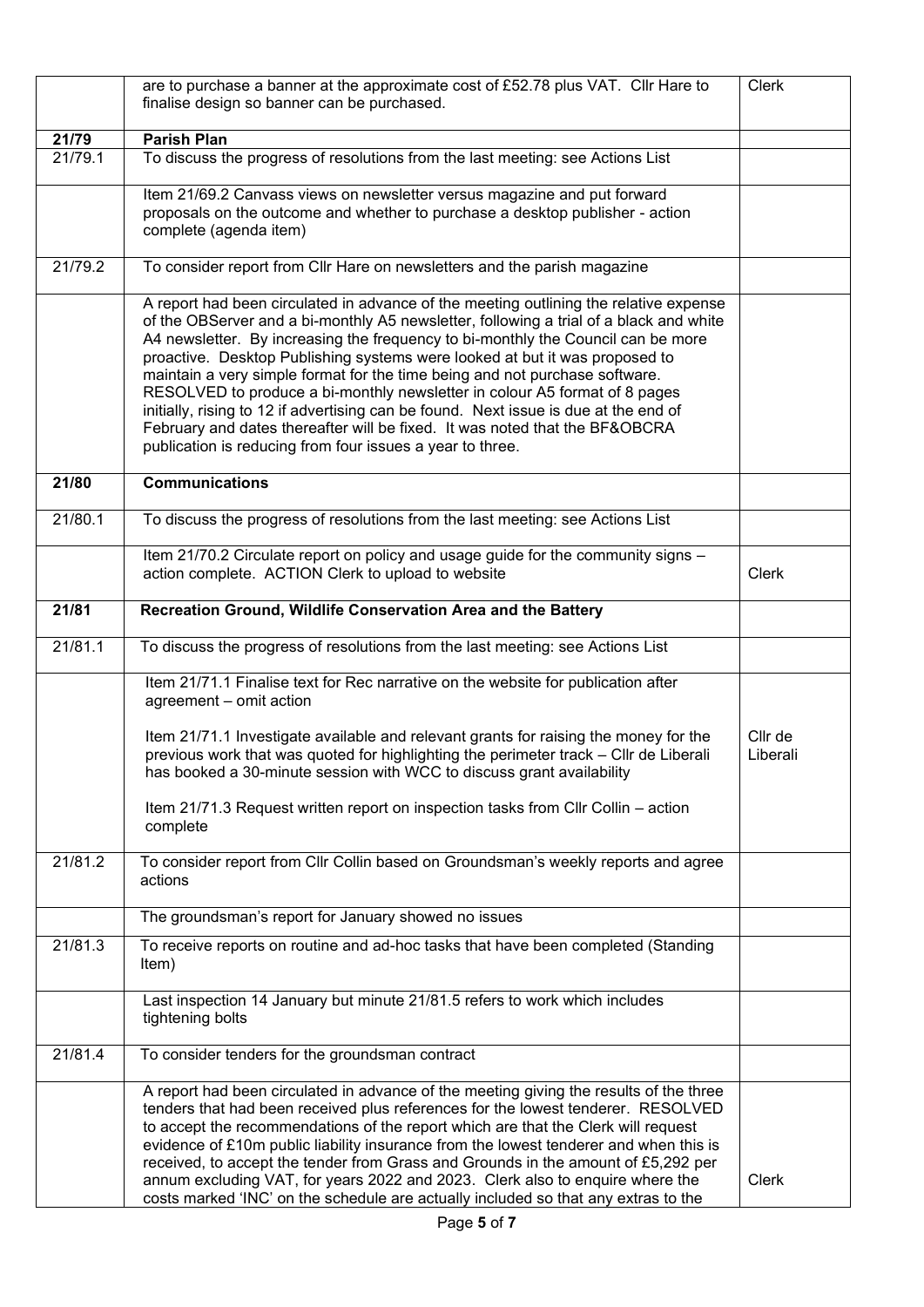|         | contract can be accurately priced, and to notify the other two tenderers they were<br>unsuccessful and thank Green Smile for the work they had undertaken in the existing<br>contract. Cllr Kirkby confirmed that the new contract sum is more than the current<br>contract value but extra items are now included. Contract to begin in April.                                                                                                                                                                                                                                                                                                                                                                                                                                                                                                                                                                                                                                                                                                                                                                                                                                                                                                                                                                                                                                                                                                                                                                                                                                                                                      |                    |
|---------|--------------------------------------------------------------------------------------------------------------------------------------------------------------------------------------------------------------------------------------------------------------------------------------------------------------------------------------------------------------------------------------------------------------------------------------------------------------------------------------------------------------------------------------------------------------------------------------------------------------------------------------------------------------------------------------------------------------------------------------------------------------------------------------------------------------------------------------------------------------------------------------------------------------------------------------------------------------------------------------------------------------------------------------------------------------------------------------------------------------------------------------------------------------------------------------------------------------------------------------------------------------------------------------------------------------------------------------------------------------------------------------------------------------------------------------------------------------------------------------------------------------------------------------------------------------------------------------------------------------------------------------|--------------------|
| 21/81.5 | To consider quotations for replacing the plywood end panel to the tunnel and sundry<br>items                                                                                                                                                                                                                                                                                                                                                                                                                                                                                                                                                                                                                                                                                                                                                                                                                                                                                                                                                                                                                                                                                                                                                                                                                                                                                                                                                                                                                                                                                                                                         |                    |
|         | A report had been circulated in advance of the meeting stating that several items<br>were identified that required maintenance or replacement works. Prices had been<br>requested from Vita Play and Ava Recreation for replacing the plywood end panel to<br>the tunnel, checking and tightening bolts to the underside of the slatted bridge,<br>replacing one of the plastic caps and refixing the bracket to the No Dogs sign.<br>RESOLVED to accept the price of £415 plus VAT from Vita Play. ACTION Clerk to<br>issue an order to Vita Play and to find out when the works are planned so hopefully<br>Cllr Collin can be instructed how to remove the plastic bolt caps. Clerk also to notify<br>Ava Recreation they were unsuccessful.                                                                                                                                                                                                                                                                                                                                                                                                                                                                                                                                                                                                                                                                                                                                                                                                                                                                                      | <b>Clerk</b>       |
| 21/82   | <b>Items for Consideration Only</b>                                                                                                                                                                                                                                                                                                                                                                                                                                                                                                                                                                                                                                                                                                                                                                                                                                                                                                                                                                                                                                                                                                                                                                                                                                                                                                                                                                                                                                                                                                                                                                                                  |                    |
| 21/82.1 | To discuss the progress of resolutions from the last meeting: see Actions List                                                                                                                                                                                                                                                                                                                                                                                                                                                                                                                                                                                                                                                                                                                                                                                                                                                                                                                                                                                                                                                                                                                                                                                                                                                                                                                                                                                                                                                                                                                                                       |                    |
|         | Item 21/72.1 Mention defibrillator training in the next newsletter - action carried<br>forward.                                                                                                                                                                                                                                                                                                                                                                                                                                                                                                                                                                                                                                                                                                                                                                                                                                                                                                                                                                                                                                                                                                                                                                                                                                                                                                                                                                                                                                                                                                                                      | <b>Cllr Hare</b>   |
|         | Item 21/72.2 Pursue the matter of the inadequate recycling facilities with Sainsburys -<br>- action carried forward as Cllr Laming had left the meeting                                                                                                                                                                                                                                                                                                                                                                                                                                                                                                                                                                                                                                                                                                                                                                                                                                                                                                                                                                                                                                                                                                                                                                                                                                                                                                                                                                                                                                                                              | <b>Cllr Laming</b> |
|         | Item 21/72.2 Report damaged water meter box in the pavement outside the hall to<br>Southern Water and Fixmystreet - action complete (Hampshire Highways response<br>on 12 January was they generally aim to complete an initial assessment within two<br>weeks). Cllr Mitchener confirmed that the work was carried out within three days of<br>the meeting.                                                                                                                                                                                                                                                                                                                                                                                                                                                                                                                                                                                                                                                                                                                                                                                                                                                                                                                                                                                                                                                                                                                                                                                                                                                                         |                    |
| 21/82.2 | To discuss correspondence received during the month and items for the agenda at<br>the next meeting                                                                                                                                                                                                                                                                                                                                                                                                                                                                                                                                                                                                                                                                                                                                                                                                                                                                                                                                                                                                                                                                                                                                                                                                                                                                                                                                                                                                                                                                                                                                  |                    |
|         | The Council noted the following correspondence received (all emails) which the<br>Clerk had forwarded since the last meeting:<br>NALC: Newsletter - 12 Jan<br>WCC: Mayor of Winchester's Community Awards - 17 Jan<br>$\bullet$<br>WCC: Enforcement - monthly parish lists - information - 17 Jan<br>$\bullet$<br>Southern Water: Water Resources South East's emerging regional plan<br>consultation - 20 Jan<br>Community First: Are You an Organisation Based in Winchester? - 20 Jan<br>٠<br>CPRE: Hampshire January 2022 newsletter - 20 Jan<br>$\bullet$<br>NALC: New Year open letter - 20 Jan<br>$\bullet$<br>HIWCF: Recent funding streams - 21 Jan<br>$\bullet$<br>WCC: Priority Outcomes Fund - 21 Jan<br>$\bullet$<br>HCC: January 2022 Hampshire Highways Members Newsletter - 31 Jan<br>$\bullet$<br>WCC: Priority Outcomes Fund Opening 7 Feb 2022 - 31 Jan<br>$\bullet$<br>Crowdfunder: Possible funding for organisations in your parish? - 31 Jan<br>$\bullet$<br>Community First: The Impact of Winchester Hub - 31 Jan<br>$\bullet$<br>Community First: Parish Councils - 31 Jan<br>$\bullet$<br>Cllr Mitchener thanked Cllr Hare for the work she has carried out on Sustainability.<br>ACTION Clerk to add Sustainability Working Group update to March agenda.<br>The Clerk had received a request from the local Muscular Dystrophy group to have<br>a halfway refreshment stop at The Battery during their fund raising walk around<br>Winchester. There will be eleven walkers and they would need to put up a gazebo<br>in case of rain. The Council is happy to approve as long as the gazebo is secured | <b>Clerk</b>       |